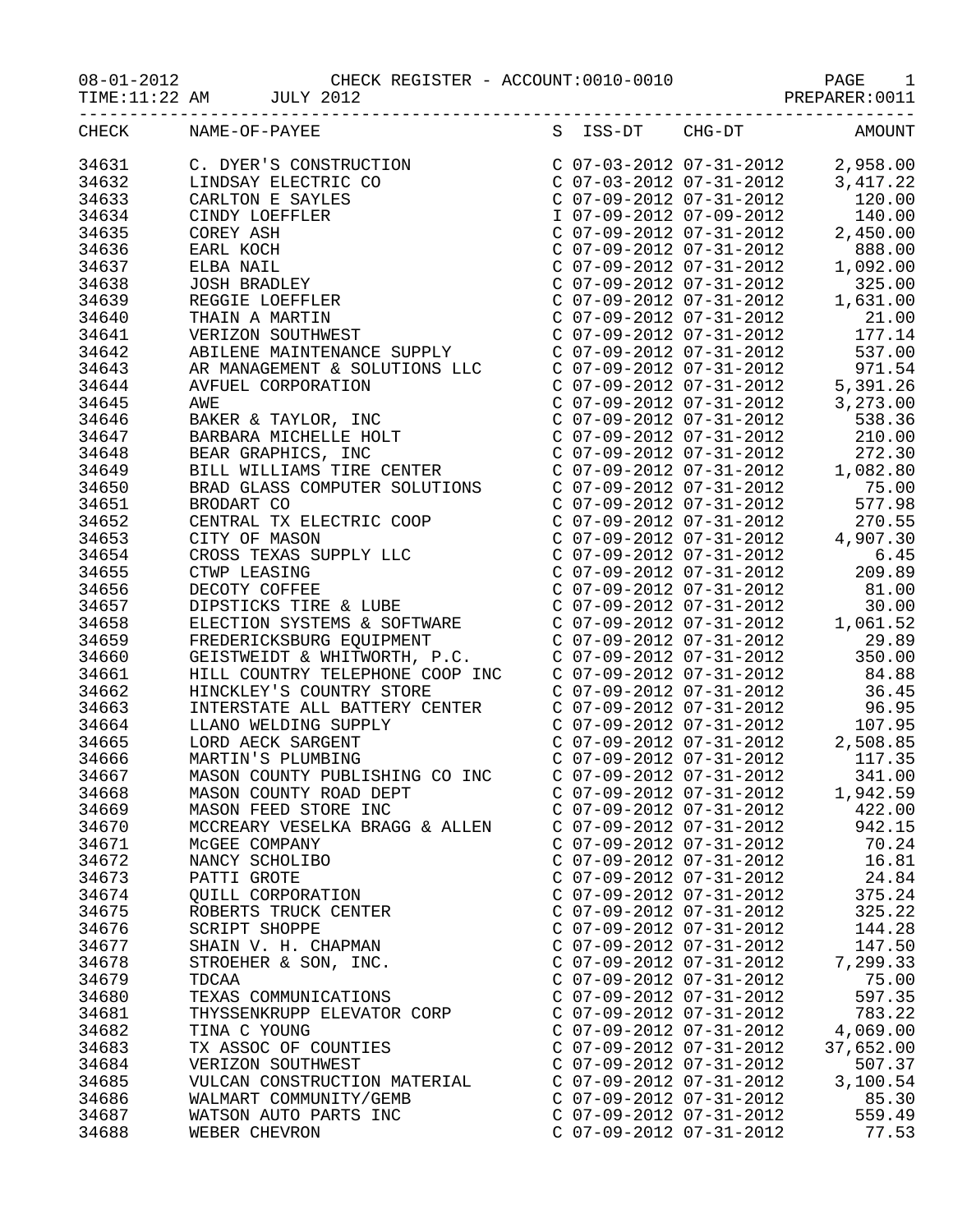| TIME:11:22 AM JULY 2012 |                      |                                                                                                                                                                 |                                                        |                                                                 |
|-------------------------|----------------------|-----------------------------------------------------------------------------------------------------------------------------------------------------------------|--------------------------------------------------------|-----------------------------------------------------------------|
| CHECK NAME-OF-PAYEE     |                      |                                                                                                                                                                 |                                                        | S ISS-DT CHG-DT AMOUNT                                          |
| 34689                   |                      |                                                                                                                                                                 |                                                        |                                                                 |
| 34690                   |                      |                                                                                                                                                                 |                                                        |                                                                 |
| 34691                   |                      |                                                                                                                                                                 |                                                        |                                                                 |
| 34692                   |                      |                                                                                                                                                                 |                                                        |                                                                 |
| 34693                   |                      |                                                                                                                                                                 |                                                        |                                                                 |
| 34694                   |                      |                                                                                                                                                                 |                                                        |                                                                 |
| 34695                   |                      |                                                                                                                                                                 |                                                        |                                                                 |
| 34696                   |                      |                                                                                                                                                                 |                                                        |                                                                 |
| 34697                   |                      |                                                                                                                                                                 |                                                        |                                                                 |
| 34698                   |                      |                                                                                                                                                                 |                                                        |                                                                 |
| 34699                   |                      |                                                                                                                                                                 |                                                        |                                                                 |
| 34700                   |                      |                                                                                                                                                                 |                                                        |                                                                 |
| 34701                   |                      |                                                                                                                                                                 |                                                        |                                                                 |
|                         |                      |                                                                                                                                                                 |                                                        |                                                                 |
|                         |                      |                                                                                                                                                                 |                                                        |                                                                 |
|                         |                      | HIDALGO COUNTY SHERIFF'S OFFICE<br>1 07-17-2012 07-31-2012<br>1 07-17-2012 07-17-2012<br>2 32.00<br>2 107-18-2012 07-18-2012<br>2 32.00<br>2 164.00<br>2 164.00 |                                                        |                                                                 |
|                         |                      |                                                                                                                                                                 |                                                        |                                                                 |
|                         |                      |                                                                                                                                                                 |                                                        |                                                                 |
|                         |                      |                                                                                                                                                                 |                                                        |                                                                 |
|                         |                      |                                                                                                                                                                 |                                                        |                                                                 |
|                         |                      |                                                                                                                                                                 |                                                        |                                                                 |
|                         |                      |                                                                                                                                                                 |                                                        | C $07-19-2012$ $07-31-2012$ 802.52                              |
|                         |                      |                                                                                                                                                                 |                                                        |                                                                 |
|                         |                      |                                                                                                                                                                 |                                                        |                                                                 |
|                         |                      |                                                                                                                                                                 |                                                        |                                                                 |
|                         |                      |                                                                                                                                                                 |                                                        |                                                                 |
|                         |                      |                                                                                                                                                                 |                                                        |                                                                 |
|                         |                      |                                                                                                                                                                 |                                                        |                                                                 |
|                         |                      |                                                                                                                                                                 |                                                        |                                                                 |
|                         |                      |                                                                                                                                                                 |                                                        |                                                                 |
|                         |                      |                                                                                                                                                                 |                                                        |                                                                 |
|                         |                      |                                                                                                                                                                 |                                                        |                                                                 |
|                         |                      |                                                                                                                                                                 |                                                        |                                                                 |
|                         |                      |                                                                                                                                                                 |                                                        |                                                                 |
|                         |                      |                                                                                                                                                                 |                                                        |                                                                 |
|                         |                      |                                                                                                                                                                 |                                                        | I 07-23-2012 07-23-2012 60.00<br>C 07-23-2012 07-31-2012 105.60 |
| 34726                   |                      | CAPITOL CELEBRATIONS LLC                                                                                                                                        | I 07-23-2012 07-23-2012                                | 49.96                                                           |
| 34727                   |                      | CENTURYLINK QCC                                                                                                                                                 | $C$ 07-23-2012 07-31-2012                              | 81.43                                                           |
| 34728                   | CLYDE MARTIN         |                                                                                                                                                                 | I 07-23-2012 07-23-2012                                | 500.00                                                          |
| 34729                   | CTWP LEASING         |                                                                                                                                                                 | $C$ 07-23-2012 07-31-2012                              | 101.54                                                          |
| 34730                   |                      | DIPSTICKS TIRE & LUBE                                                                                                                                           | $C$ 07-23-2012 07-31-2012                              | 49.89                                                           |
| 34731                   |                      | DOLLAR GENERAL-CHARGED SALES                                                                                                                                    | $C$ 07-23-2012 07-31-2012                              | 51.00                                                           |
| 34732                   |                      | ELECTION SYSTEMS & SOFTWARE                                                                                                                                     | $C$ 07-23-2012 07-31-2012                              | 39.46                                                           |
| 34733                   | FWTCJCA              |                                                                                                                                                                 | I 07-23-2012 07-23-2012                                | 50.00                                                           |
| 34734                   |                      | HOSE PRODUCTS INC                                                                                                                                               | $C$ 07-23-2012 07-31-2012                              | 125.52                                                          |
| 34735                   | <b>JERRY BEARDEN</b> |                                                                                                                                                                 | $C$ 07-23-2012 07-31-2012                              | 105.00                                                          |
| 34736                   |                      |                                                                                                                                                                 | $C$ 07-23-2012 07-31-2012                              | 200.00                                                          |
| 34737                   |                      |                                                                                                                                                                 | $C$ 07-23-2012 07-31-2012                              | 105.00                                                          |
| 34738                   |                      | JERRY BEARDEN<br>KATHRYN MARTIN DBA<br>LEXIS NEXIS<br>LEXISNEXIS<br>LINDA WILLIAMS<br>LISA M WATTS, PSY <sup>D</sup>                                            | $C$ 07-23-2012 07-31-2012                              | 60.00                                                           |
| 34739                   |                      |                                                                                                                                                                 | $C$ 07-23-2012 07-31-2012                              | 104.00                                                          |
| 34740                   |                      |                                                                                                                                                                 | $C$ 07-23-2012 07-31-2012                              | 360.00                                                          |
| 34741                   |                      | LORD AECK SARGENT                                                                                                                                               | $C$ 07-23-2012 07-31-2012<br>$C$ 07-23-2012 07-31-2012 | 2,225.94<br>579.75                                              |
| 34742<br>34743          | LUCIO MORA           | LOWE'S PAY AND SAVE INC                                                                                                                                         | $C$ 07-23-2012 07-31-2012                              | 1,174.08                                                        |
| 34744                   |                      | MASON BUILDING SUPPLY & RENTAL INC C 07-23-2012 07-31-2012                                                                                                      |                                                        | 56.97                                                           |
| 34745                   | NANCY SCHOLIBO       |                                                                                                                                                                 | I 07-23-2012 07-23-2012                                | 16.24                                                           |
| 34746                   |                      | NAZTEC INTERNATIONAL GROUP LLC                                                                                                                                  | I 07-23-2012 07-23-2012                                | 108.00                                                          |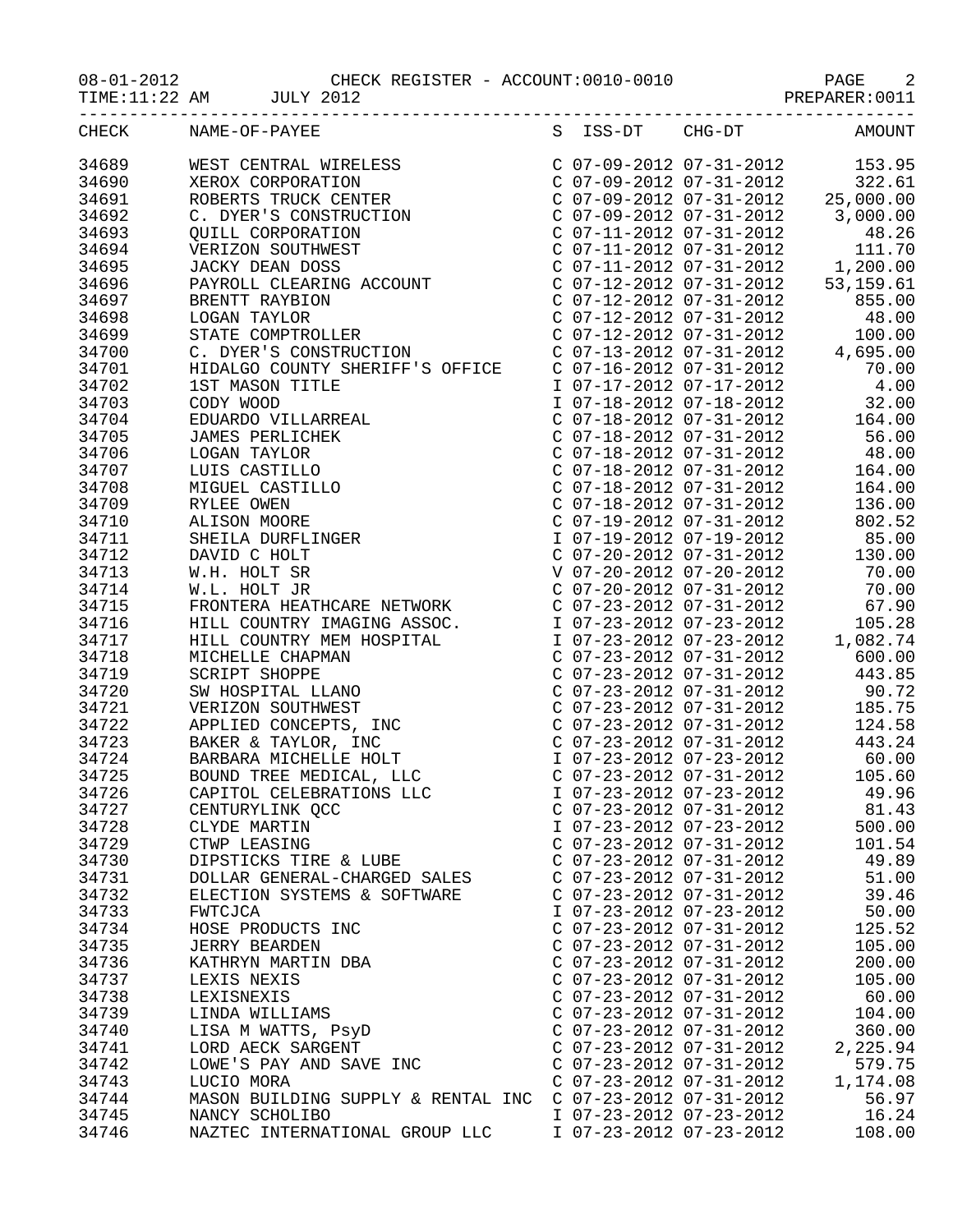08-01-2012 CHECK REGISTER - ACCOUNT:0010-0010 PAGE 3

TIME:11:22 AM JULY 2012 PREPARER:0011

| CHECK | NAME-OF-PAYEE                                                                           |                           | S ISS-DT CHG-DT           | AMOUNT                          |
|-------|-----------------------------------------------------------------------------------------|---------------------------|---------------------------|---------------------------------|
| 34747 | PHYSIO-CONTROL INC                                                                      |                           | C 07-23-2012 07-31-2012   | 1,170.00                        |
| 34748 | <b>QUILL CORPORATION</b>                                                                |                           | I 07-23-2012 07-23-2012   | 193.66                          |
| 34749 | ROMCO EQUIPMENT CO                                                                      |                           | $C$ 07-23-2012 07-31-2012 | 1,434.50                        |
| 34750 | SAN SABA FIRE SAFETY EQUIPMENT INC                                                      |                           | $C$ 07-23-2012 07-31-2012 | 285.00                          |
| 34751 | SHELL FLEET PLUS                                                                        |                           | C 07-23-2012 07-31-2012   | 434.67                          |
| 34752 | TCEO                                                                                    |                           | $C$ 07-23-2012 07-31-2012 | 100.00                          |
| 34753 | THACH A MARTIN                                                                          |                           | I 07-23-2012 07-23-2012   | 49.00                           |
| 34754 | THAIN A MARTIN                                                                          |                           | I 07-23-2012 07-23-2012   | 49.00                           |
| 34755 | THE BLUE THORN FENCE COMPANY INC                                                        |                           | I 07-23-2012 07-23-2012   | 2,200.00                        |
| 34756 | VERIZON COMMUNICATIONS                                                                  |                           | C 07-23-2012 07-31-2012   | 195.04                          |
| 34757 |                                                                                         |                           | C 07-23-2012 07-31-2012   | 404.75                          |
| 34758 | VERIZON COMMUNICATIONS<br>VERIZON SOUTHWEST<br>WEST CENTRAL WIRELESS<br>ZESCH & PICKETT |                           |                           | $C$ 07-23-2012 07-31-2012 95.00 |
| 34759 |                                                                                         |                           | $C$ 07-23-2012 07-31-2012 | 180.00                          |
| 34760 | MOTOROLA SOLUTIONS INC<br>HUNTER GEISTWEIDT<br>ELI CASTILLO                             |                           | $C$ 07-24-2012 07-31-2012 | 3,967.90                        |
| 34761 |                                                                                         |                           | $C$ 07-24-2012 07-31-2012 | 3,285.00                        |
| 34762 | ELI CASTILLO                                                                            |                           | C 07-26-2012 07-31-2012   | 720.00                          |
| 34763 | JUROR CASH/POLLY MCMILLAN                                                               |                           | $C$ 07-26-2012 07-31-2012 | 160.00                          |
| 34764 | TYLER BOBINMYER                                                                         |                           | $C$ 07-26-2012 07-31-2012 | 1,659.00                        |
| 34765 | ELI CASTILLO                                                                            |                           | $C$ 07-26-2012 07-31-2012 | 126.50                          |
| 34766 | NICHOLS BACKHOE SERVICE                                                                 |                           | I 07-26-2012 07-26-2012   | 3,375.00                        |
| 34767 | PAYROLL CLEARING ACCOUNT                                                                |                           | $C$ 07-30-2012 07-31-2012 | 79,902.45                       |
| 34768 | STATE COMPTROLLER                                                                       | $C$ 07-31-2012 07-31-2012 |                           | 26, 111. 24                     |
| 34769 | BLUEBONNET CASA                                                                         |                           | I 07-31-2012 07-31-2012   | 90.00                           |
| 34770 | <b>MASON COUNTY</b>                                                                     |                           | $C$ 07-31-2012 07-31-2012 | 3,724.80                        |
| 34771 | OMNIBASE SERVICES OF TEXAS                                                              |                           | I 07-31-2012 07-31-2012   | 312.00                          |
| 34772 | STATE COMPTROLLER                                                                       | I 07-31-2012 07-31-2012   |                           | 73.86                           |